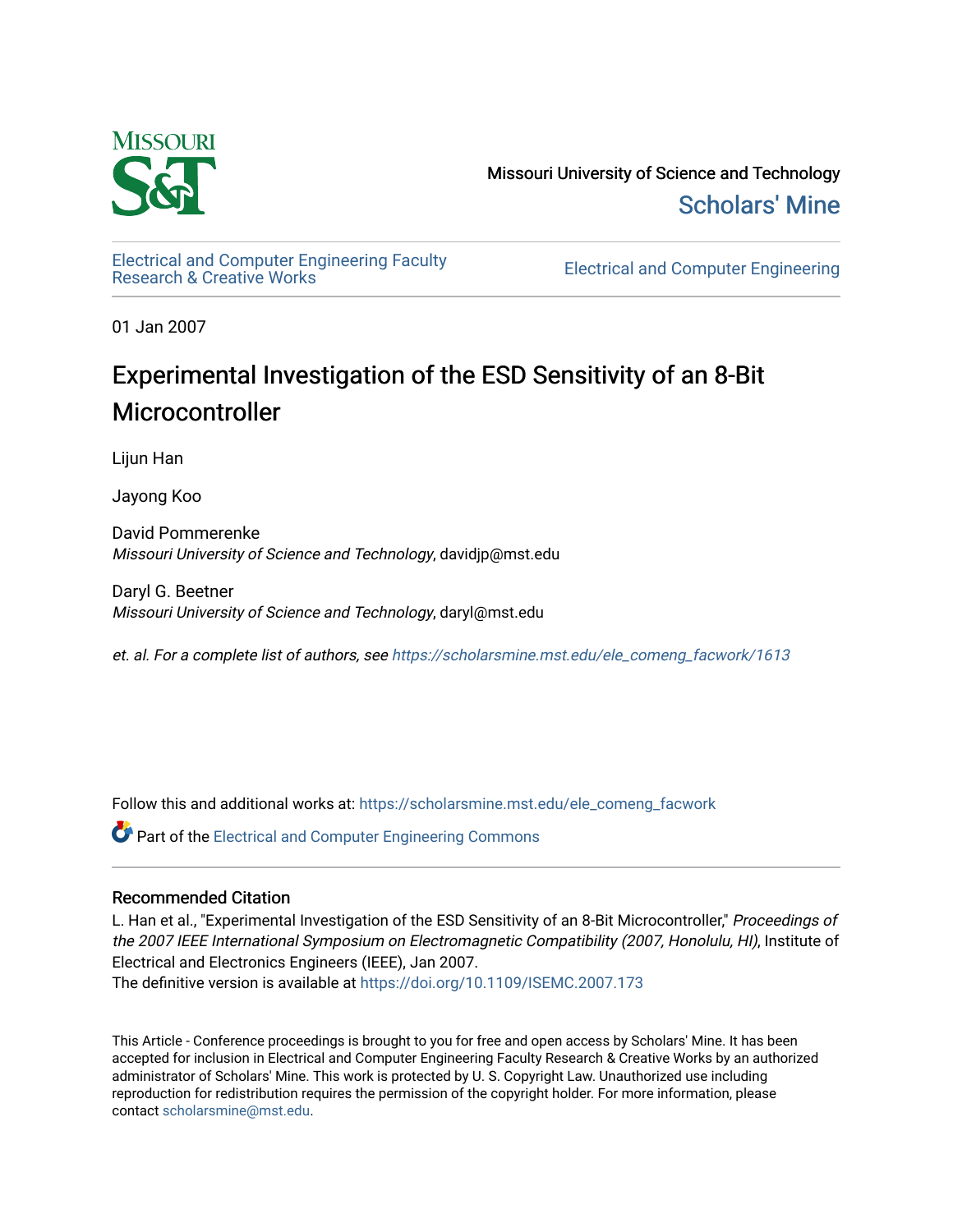# Experimental Investigation of the ESD Sensitivity of an 8-Bit Microcontroller

*Lijun Han, Jayong Koo, David Pommerenke and Daryl Beetner* ECE Department, University of Missouri-Rolla Rolla, MO, USA 65401 davidjp@umr.edu

*Abstract***—In this paper, the susceptibility of an 8-bit microcontroller to electrostatic discharge (ESD) and electrically fast transients was tested by injecting currents through a capacitive probe into the microcontroller package pins. The reaction of the microcontroller to discharges with different rise times and polarities were investigated by measuring the voltage on the tested pins and by observing the microcontroller's clock output. Susceptibility varied significantly when injecting to one pin compared to another. Interestingly, the clock was more sensitive to currents injected into I/O pins than into pins directly related to the clock (e.g. EXTAL). Further work is underway to explain the causes of susceptibility inside the IC.** 

*Keywords:* **electrostatic discharge, sensitivity, microcontroller, immunity, testing;**

#### I. INTRODUCTION

Low-cost microcontroller-based embedded applications are particularly sensitive to performance degradation during electrostatic discharge (ESD) or electrically fast transient (EFT) events. This sensitivity to fast transients is to be expected, even for those microcontrollers running at relatively low clock frequencies, due to the process technologies used to fabricate the chips. Modern microcontrollers are implemented with technologies using transistor gate lengths in the 0.65  $\mu$ m to 90 nm range. These gate lengths are capable of generating and responding to signals with a rise time in the subnanosecond range. Integrated circuits (ICs) based on submicron process technologies are capable of responding to fast transients injected onto its pins. Controlling ESD/EFT events at the IC level is particularly important for microcontrollers, since these ICs are used in very costsensitive safety-critical applications, where it may not be practical to solve ESD/EFT problems at the board level and where IC failure can have much more significant consequences than simply needing to reboot your computer.

In order to quantify the sensitivity of a modern 8-bit microcontroller to ESD/EFT events, an 8-bit microcontroller fabricated with a commercially available 0.25 µm, 4-layer metal process technology was selected for analysis. General I/O pins, power and ground pins, and three standard microcontroller pins that are typically most susceptible to fast transients (i.e. the reset pin, the interrupt request pin, and the

Ross Carlton Freescale semiconductor Inc. 6501 WM. Cannon Dr. West, Austin, Texas 78735 Ross.Carlton@freescale.com

external clock reference input pin) were tested by injecting fast rise-time pulses onto the pins through a capacitive probe. The pin voltages were recorded during injection and the reactions of the microcontroller to these injections were analyzed.

#### II. METHODS

The basic measurement setup is shown in Fig. 1. The IC under test is an 8-bit microcontroller in a QFP 64-pin package using a 5 V supply voltage. The microcontroller can run under four different operating modes plus an off mode which can be used for programming and debugging. Depending on the CPU mode and on the internal clock configuration, the CPU clock may run at speeds from 32 kHz to 40 MHz. In the tests, the microcontroller was set to run at from 4 to 40 MHz.



Figure 1. Measurement setup.

The fast rise-time pulses used in our tests were generated by a transmission line pulser (TLP) built by our lab. In the tests, the TLP was connected to a high voltage supply such that the pulse amplitudes can be up to 5 kV. The rise times of the pulses were typically around 200~400 ps. The current injected into a package pin through the capacitive probe is a function of the derivative of the injected voltage with time. Without filtering, this current has a rise time comparable to an ESD event. By placing a high-voltage low-pass filter at the output of the TLP, the rise time can be increased to 5.4 ns, which is suitable for simulating electrically fast transients (EFTs). An example of the TLP voltage waveform with and without a low-pass filter (LPF) added is shown in Fig. 2. The TLP supply voltage was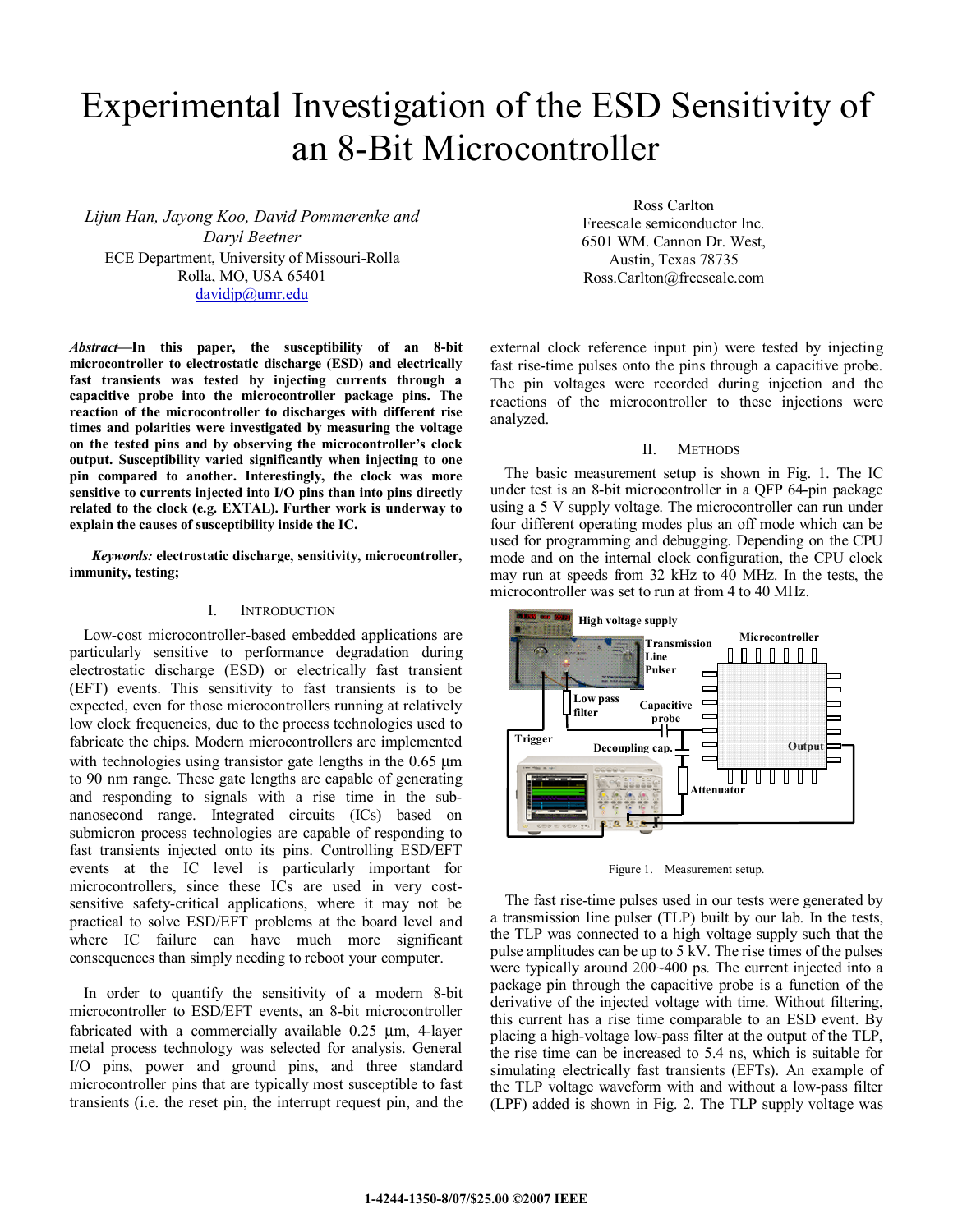set to 500 V and a 40-dB attenuator was placed in series with the input of the oscilloscope. The corresponding voltage measured on a 50-ohm trace when the trace and TLP were coupled with a capacitive probe is shown in Fig. 3. A 20-dB attenuator was placed in series with the input of the oscilloscope in this case. The capacitive probe used in this and other experiments presented in this manuscript was made from a coaxial cable by soldering the center conductor of one cable to the shield of another as shown in Fig. 4. The resulting capacitance is around  $1~2$  pF. The coaxial cable connection was also glued with epoxy to provide additional support to the probe tip.



Figure 2. Voltage waveform from the TLP under normal conditions and when using a low-pass filter (LPF).



Figure 3. Voltage induced on a 50-ohm trace by the TLP through a capacitive probe.





Figure 4. The capacitive probe.



Figure 5. Voltage waveform on the reset pin using a positive injection pulse without a low-pass filter. The top plot was produced with a TLP voltage of 300 V. The bottom plot with a TLP voltage of 350 V.

#### III. RESULTS

#### *A. Reset pin*

Reset can be triggered from either an external signal or from a request internal to the processor. The processor is reset when the reset pin voltage is driven lower than  $V_{IL}$ . Fig. 5 shows the voltage waveform on the reset pin when a positive pulse was injected onto the reset pin through the capacitive probe. The low-pass filter was not used in the measurement. The top waveform was generated when the TLP voltage was 300 V. This waveform did not trigger a reset. The bottom waveform was generated when the TLP voltage was 350 V and did trigger a reset. In the second waveform, the pin voltage dropped below  $V_{IL}$  (approximately 2.5 V) about 20 ns after the pulse was applied. 12 ns later, the microcontroller pulled the reset pin low internally in response to the detected low level on the reset pin. This response is part of the microcontroller design. Both pulses cause the reset pin to fall below  $V_{II}$  during the first few nanoseconds of the pulse; however, the voltage only goes low for a very short time during this period. A filter internal to the microcontroller prevents it from reacting to a low-level that occurs for only a very short time.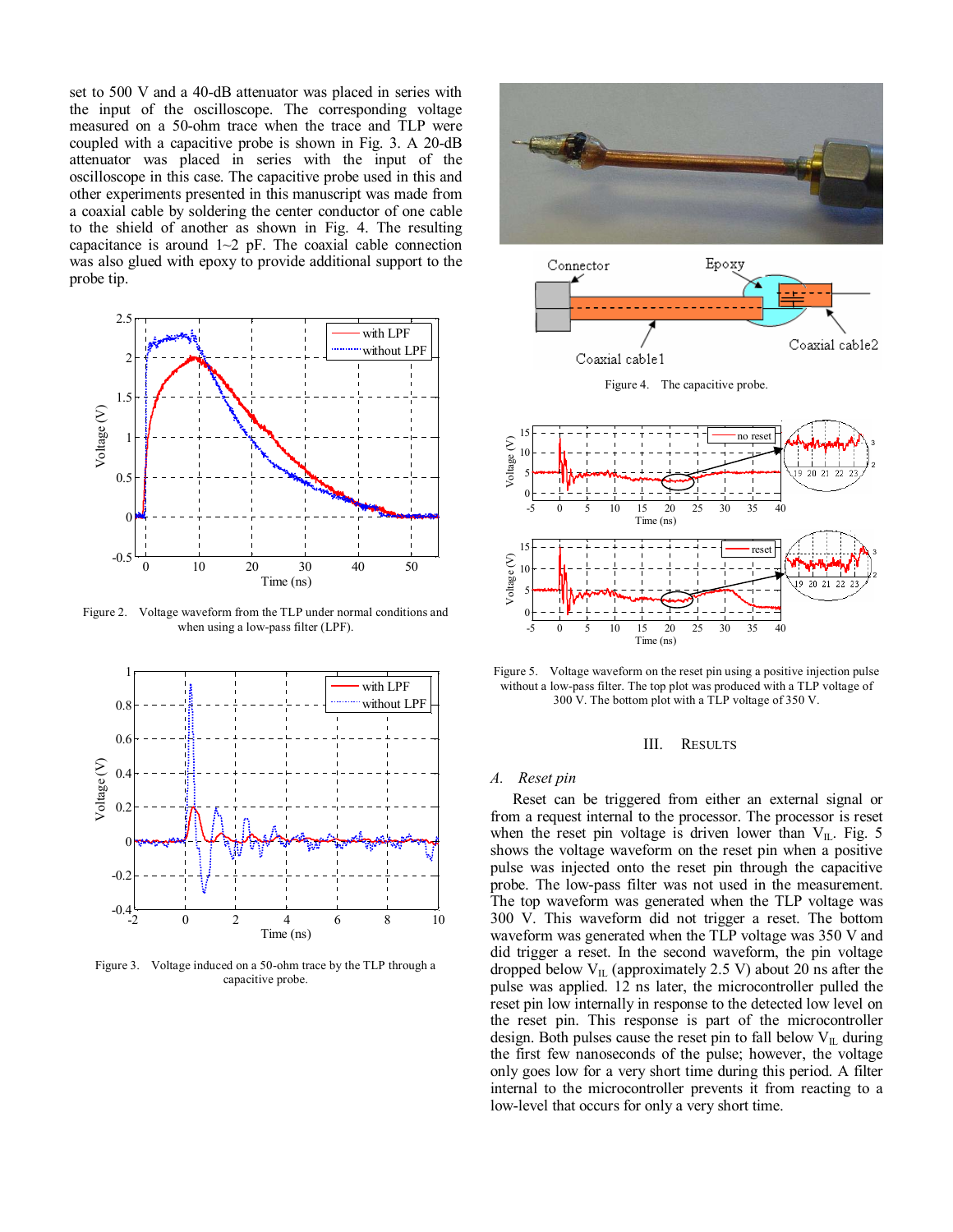In addition to a fast rise-time positive pulse, negative polarity pulses and pulses with long rise time were also tested. Fig. 6 shows voltage waveforms measured at the reset pin when a pulse was injected using TLP supply voltages of 450 V, -150 V and -200 V, when using and not using a low-pass filter. These were the minimum TLP voltage magnitudes that triggered a reset. Not surprisingly, the negative pulse quickly caused the reset pin voltage to drop and was able to induce a reset with a lower magnitude TLP voltage than a positive pulse. Using the low-pass filter resulted in a smaller change in the reset pin voltage for the same applied voltage level at the TLP and also smoothed oscillations in reset pin voltage after the initial pulse.



Figure 6. Reset pin voltage waveform. Top: waveform with a 450 V TLP voltage and a low-pass filter. Middle: waveform with a -150 V TLP voltage and no low-pass filter. Bottom: : waveform with a -200 V TLP voltage and with a low-pass filter

#### *B. General I/O pins*

The microcontroller under test has 54 general I/O pins. These pins may be configured by the user as input or output. As inputs, user may select the pull-up, if any, used by the port As outputs, the user may select slew rate and drive strength. Results of testing only a single I/O pin are presented here, as the behavior of the other I/O pins was similar.

When testing the general I/O pins, the criteria for determining a fault was a repeatable disturbance in the bus clock output pin – that is, a temporary suspension or disappearance of the clock signal. Figs. 7 and 8 show the I/O pin voltage waveform responsible for a fault in the clock output. The waveforms only show the high-frequency portion of the signal since the DC voltage is dependent on the state of the pin (e.g. output high compared to output low). The voltage on the I/O pin causing a fault when the pulse was injected without the low-pass filter was 50 V. The pin voltage causing a fault with the low-pass filter was 40 V. Interestingly, the microcontroller was more sensitive to the slower rise-time pulse. There was no apparent difference in sensitivity to negative or positive polarity pulses. The cause of this sensitivity is under investigation.



Figure 7. Voltage waveform on I/O pin when a 50 V pulse was injected without using a low-pass filter.



Figure 8. Voltage waveform on I/O pin when a 40 V pulse was injected while using a low-pass filter.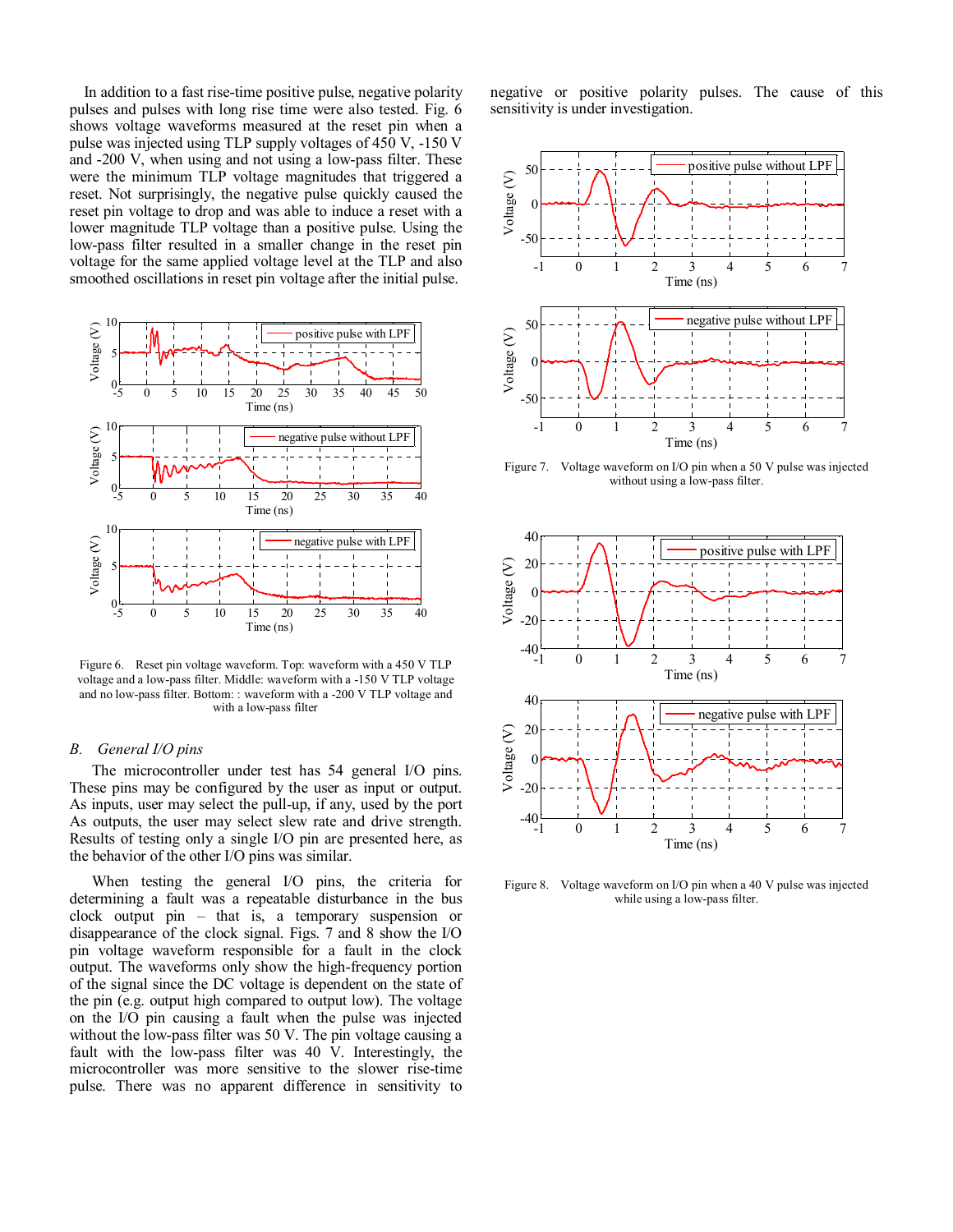Injecting TLP pulse onto the I/O pins may also interfere the transmitting signals on the I/O pins. To test the sensitivity of the I/O pins, 16 I/O pins were selected and every pin was connected to another directly. The data were sent out from 8 I/O pins and received by the other 8 I/O pins while the TLP pulses were injected onto the I/O pins. By comparing the data transmitted and received, it can be determined if the signal was interfered. Test results shown that the I/O pins will not be able to recognize the signal correctly when the TLP supply voltage increase to around 1 kV. In addition, the microcontroller did not exhibit apparent difference in the sensitivity to the pulse polarities.

### *C. External clock reference pin*

The external clock reference pin (EXTAL) connects to a crystal oscillator as shown in Fig. 9. The output of the crystal oscillator can be used directly by the microcontroller as the clock or can be used as a reference clock for an on-board frequency locked loop (FLL). There are two microcontroller running modes which need the external clock reference input. One is the FLL Bypassed External (FBE) mode, which uses the oscillator waveform on the EXTAL pin to directly clock the IC. When testing the FLL bypass mode, the CPU clock was set to run at 4 MHz and the bus clock ran at 2 MHz. The other mode is the FLL Engaged External (FEE) mode, which uses the signal on the EXTAL pin as a reference to the internal frequency locked loop. The frequency locked loop can generate a range of CPU clock frequencies from this reference. When testing the FLL engaged mode, the CPU clock was set to run at 16 MHz and the bus clock ran at 8 MHz. Measurements were performed at the bus clock output pin. The bus clock output pin (MCLK) can be programmed to generate a frequency from  $f_{bus}$  /2 to  $f_{bus}$  /14. In both tests, the output frequency was set to  $f_{bus}$  /2 resulting in a 1 MHz signal on the bus clock output pin while in FLL bypass mode and a 4 MHz signal while in FLL engaged mode. The slew rate control on the MCLK output was disabled to get good clock waveform.



Figure 9. Measurement of the EXTAL pin.

A program was written to monitor two microcontroller register bits: one is the FLL loss of lock status, and the other is the loss of clock status. Both status flags were set to zero on power up or reset. If the FLL has an unexpected loss of lock, the FLL loss of lock status register bit will be set to one. The loss of clock status register bit will be set to one if the internal clock generator loses the clock unexpectedly. The microcontroller was configured to shine one of two LEDs for either event. As before, a fault was defined as a repeatable disturbance in the bus clock as monitored on the bus clock output pin.

At TLP voltages less than 1 kV, abnormal waveforms were only captured during FLL bypass external mode. Although both the FLL bypass external mode and the FLL engaged external modes will initiate self-clocking of the device from an internal reference after the external oscillator input is disturbed (i.e. a loss of the external reference clock is detected), the FLL engaged external mode always uses the internal digitallycontrolled oscillator (DCO) to maintain the internal clock while the FLL bypass external mode does not. The digitally controlled oscillator will maintain the operating frequency during a loss or removal of the reference clock and is apparently undisturbed by small, momentary pulses injected on to the external clock reference pin. Even in the FLL bypass external mode, the disruption of the clock was only momentary and the clock was soon recovered. In both modes, the microcontroller detected the loss of the external clock and loss of lock, and the corresponding register bits were set to one. Increasing the disturbance voltage levels above 1 kV, it becomes possible to observe a sustained disturbance to the clock signal in either mode.

Figs. 10 and 11 show measured clock output waveforms recorded while applying a fast rise-time pulse to the clock reference pin in FLL bypass external and in FLL engaged external mode, respectively. Noise and a slight delay in the clock can be seen in Fig. 10 when applying a  $+100$  V TLP voltage pulse in FLL bypass external mode. A -100 V TLP voltage pulse caused a suspension of the clock for approximately 2 clock periods. Small distortions in the clock first begin to appear at a 50 V TLP voltage (for example, the distortion seen at 0 uS in Fig. 10 taken with a 100 V TLP voltage). During low voltage tests, the clock waveform quickly recovered after the stress was removed.

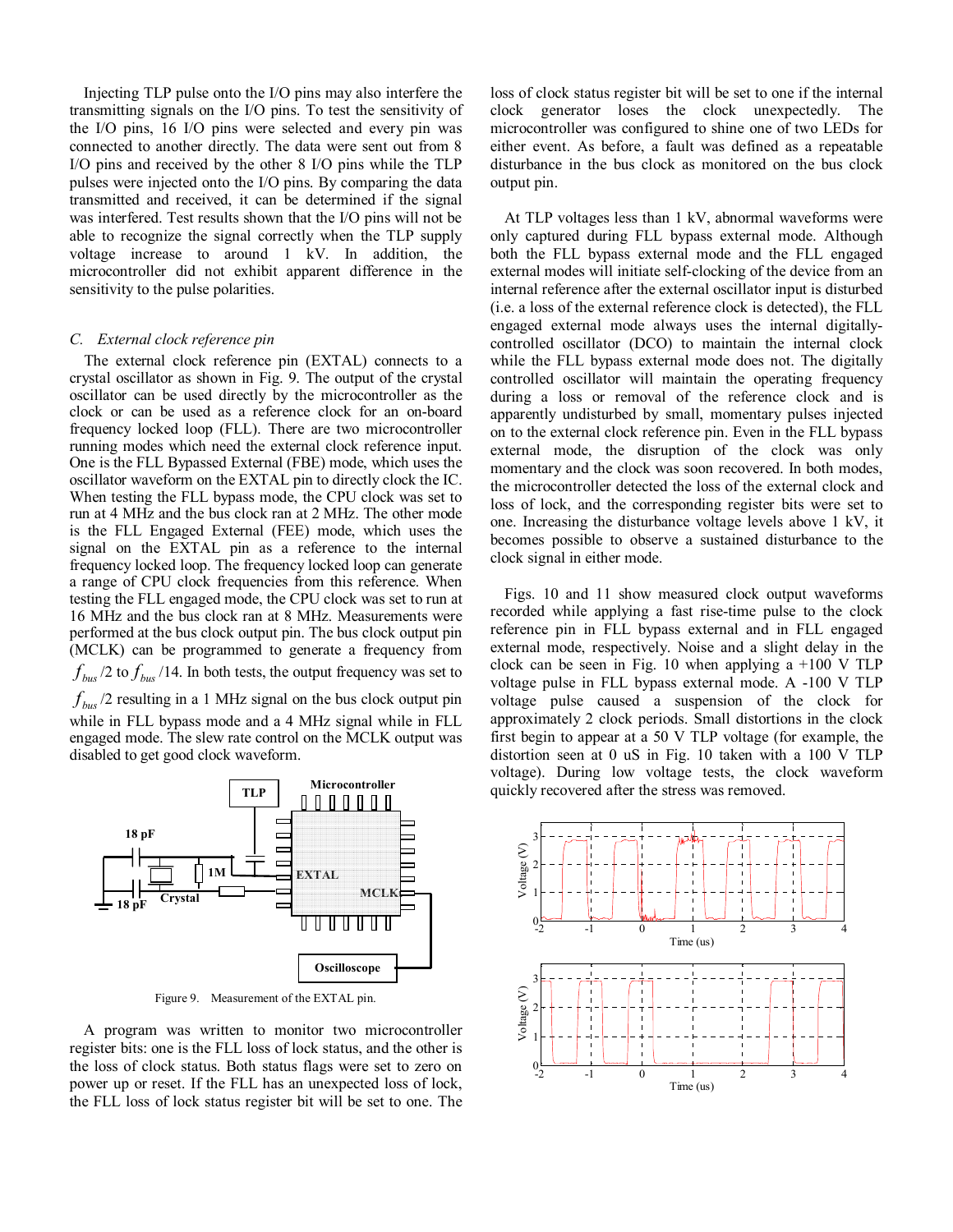

Disturbances in the clock could only be observed in FLL engaged external mode when large voltages were used by the TLP. Fig. 11 shows the disturbed clock when a 2250 V TLP voltage fast rise-time pulse and a -1200 V TLP voltage fast rise-time pulse were applied to the clock reference pin. While the voltage necessary to disturb the clock is now relatively high, the time to recover the clock is also now quite long, almost 200 us as shown in Fig. 12. Interestingly, the sensitivity of the pin to positive or negative pulses depended on rise time. Figs 13 and 14 show the clock reference pin voltage waveforms when not using and when using a low-pass filter, respectively. The waveforms were recorded when applying the minimum positive or negative TLP voltage that would cause a disturbance in the clock. When using a fast risetime pulse, the microcontroller was more sensitive to a negative pulse. When using a slow rise-time pulse, the microcontroller was more sensitive to a positive pulse.



Figure 11. Disturbed bus clock waveforms measured while applying a fast rise-time pulse to the EXTAL pin while in FEE mode. Top: waveform with a 2250 V TLP voltage. Bottom: waveform with a -1200 V TLP voltage.



Figure 12. The disturbed bus clock waveform after applying a pulse to the clock reference pin while in FEE mode.



Figure 13. Voltage waveforms on the EXTAL pin when applying a TLP pulse without a low-pass filter.



Figure 14. Voltage waveforms on the EXTAL pin when applying a TLP pulse with a low-pass filter.

#### *D. Other package pins*

Another pin of interest is the Interrupt Request pin (IRQ). After applying a fast rise-time pulse with a 200 V TLP supply voltage, an interrupt was caused and detected by the software. The IRQ-pin voltage levels that cause the soft error are close for negative and positive polarity pulses.

Power and ground pins were also tested. The power and ground pins have stronger immunity to fast rise-time pulses than other pins, because of the much greater internal decoupling capacitance that is available to them.